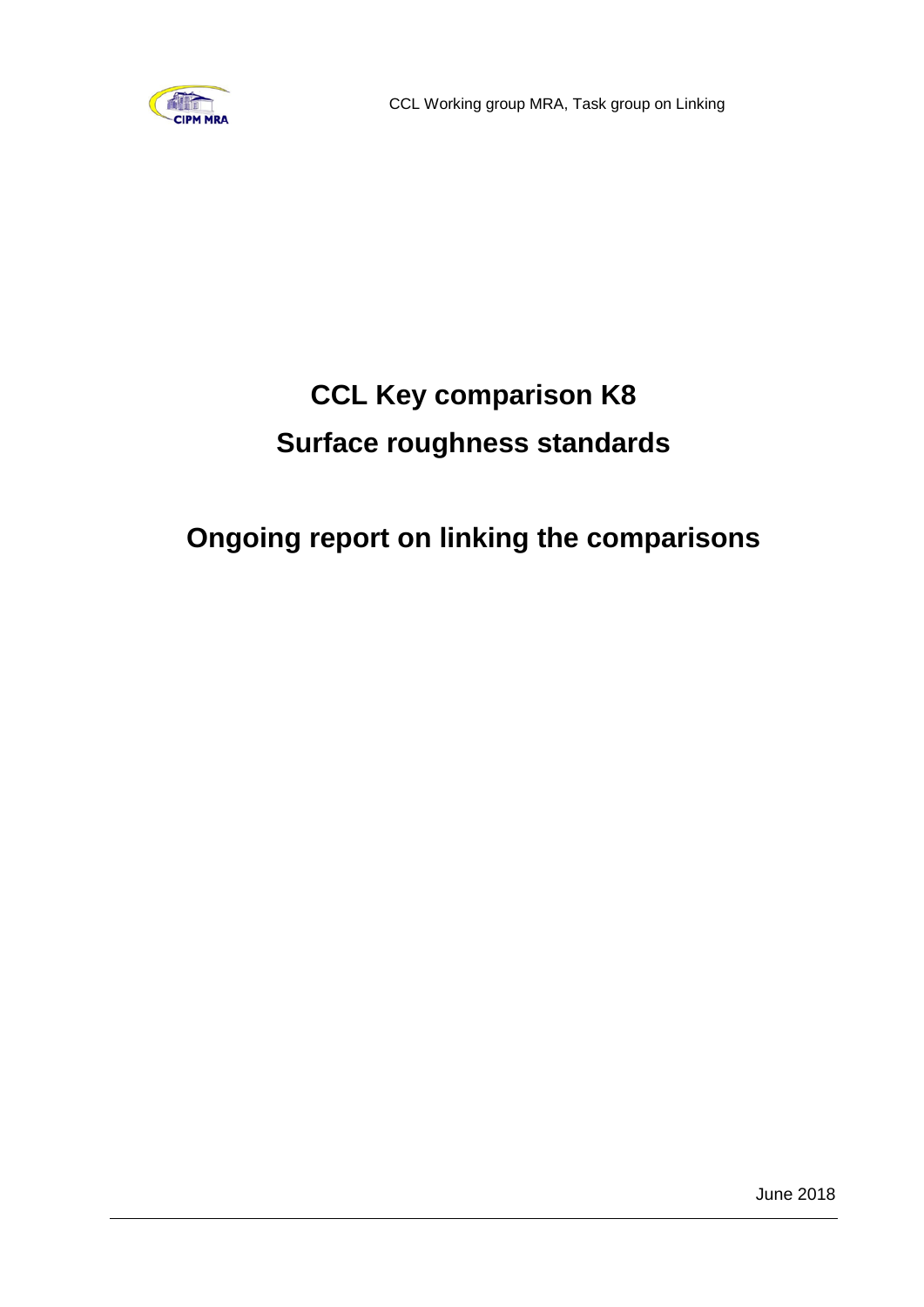#### **Contents**

| $\mathbf{1}$ |      |                                                                           |  |  |  |  |  |  |  |
|--------------|------|---------------------------------------------------------------------------|--|--|--|--|--|--|--|
| 2            |      |                                                                           |  |  |  |  |  |  |  |
| 3            |      |                                                                           |  |  |  |  |  |  |  |
| 4            |      |                                                                           |  |  |  |  |  |  |  |
|              | 4.1  |                                                                           |  |  |  |  |  |  |  |
|              | 4.2  |                                                                           |  |  |  |  |  |  |  |
|              | 4.3  |                                                                           |  |  |  |  |  |  |  |
|              | 4.4  |                                                                           |  |  |  |  |  |  |  |
| 5            |      |                                                                           |  |  |  |  |  |  |  |
|              | 5.1  | EURAMET.L-K8 vs. EURAMET.L-K8.2013 for groove depth d on type A standard4 |  |  |  |  |  |  |  |
|              | 5.2  |                                                                           |  |  |  |  |  |  |  |
|              | 5.3  | APMP.L-K8 vs. EURAMET.L-K8.2013 for groove depth d on type A standard 5   |  |  |  |  |  |  |  |
|              | 5.4  |                                                                           |  |  |  |  |  |  |  |
|              | 5.5  |                                                                           |  |  |  |  |  |  |  |
|              | 5.6  |                                                                           |  |  |  |  |  |  |  |
|              | 5.7  |                                                                           |  |  |  |  |  |  |  |
|              | 5.8  |                                                                           |  |  |  |  |  |  |  |
|              | 5.9  |                                                                           |  |  |  |  |  |  |  |
|              | 5.10 |                                                                           |  |  |  |  |  |  |  |
|              | 5.11 |                                                                           |  |  |  |  |  |  |  |
|              | 5.12 |                                                                           |  |  |  |  |  |  |  |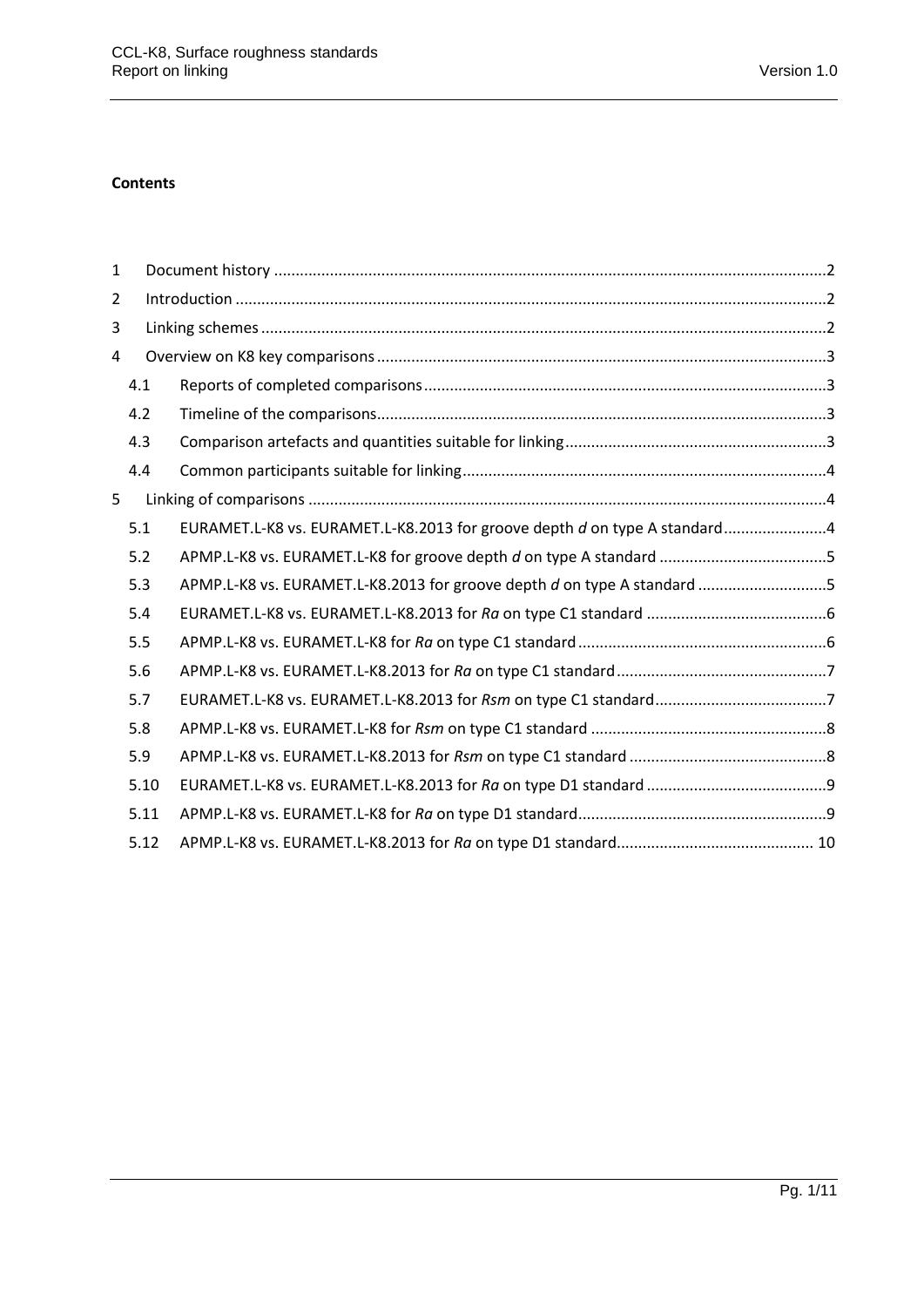#### <span id="page-2-0"></span>**1 Document history**

| Date / Version | <b>Content</b>                             | <b>Author(s) and Institute</b> |
|----------------|--------------------------------------------|--------------------------------|
| June 2018      | First draft taking into account:           | R. Thalmann, METAS             |
| Version 1.0    | EURAMET.L-K8, APMP.L-K8, EURAMET.L-K8.2013 |                                |

#### <span id="page-2-1"></span>**2 Introduction**

At its meeting in October 2017, the CCL WG-MRA decided to report all linking actions in a separate ongoing document for each KC topic, to be updated constantly when new comparison results are available. The DG moderators are responsible for keeping these documents up to date, supported by their DG, TG-L and by the KC pilots.

### <span id="page-2-2"></span>**3 Linking schemes**

**.** 

The TG-L has developed, proposed and also applied different methods for linking the results of different comparisons. The application of these methods depend on the scheme of the comparisons, which can be categorized as follows:

- A. Classical, hierarchical scheme, which requires to choose one comparison as a primary to link the results of other (secondary) comparisons to the first one. This is typically the case for CIPM key comparisons considered to be "primary" and RMO key comparisons considered to be "secondary".
- B. The comparisons to be linked are treated equally. This is typically the case for the CCL-RMO scheme, where RMO key comparisons are run in parallel with common participants of other RMOs. Also included in this scheme is the case, where within a comparison two loops are run in parallel and need to be linked.

The linking methods identified so far by CCL and considered to be sufficient for CIPM MRA length comparisons are:

- 1. Numerical linking: Propagating the key comparison reference value KCRV and its uncertainty from a higher level comparison (e.g. CIPM comparison) to a lower level comparison (e.g. RMO comparison) through the results of laboratories having participated at both levels<sup>1</sup>. This requires a hierarchical comparison scheme A and measurands, which do not too much depend on artefact properties, ideally primary realisations of units and national standards.
- 2. Visual linking: The results are typically represented on a common graph of both comparisons to be linked, showing deviations from the key comparison reference value KCRV and their uncertainty, where the KCRV is determined in each comparison. The comparisons are considered to be linked, when the results of laboratories having participated in both comparisons are consistent with the respective KCRV. It is commonly accepted to have typically two or three common participants. This method may be applied to both comparison schemes A and B, however, in case of scheme A the CIPM and the RMO comparisons are considered on an equal basis in terms of the KCRV.
- 3. Distributed linking: The results of two simultaneous comparisons or two parallel loops of one comparison are linked by calculating for each comparison a separate reference value, influenced by the results of common participants in both comparisons, i.e. the KCRV in

<sup>1</sup> Jennifer E Decker, A G Steele and R J Douglas, Measurement science and the linking of CIPM and regional key comparisons[, Metrologia 45 \(2008\) 223](http://iopscience.iop.org/0026-1394/45/2/012/)–232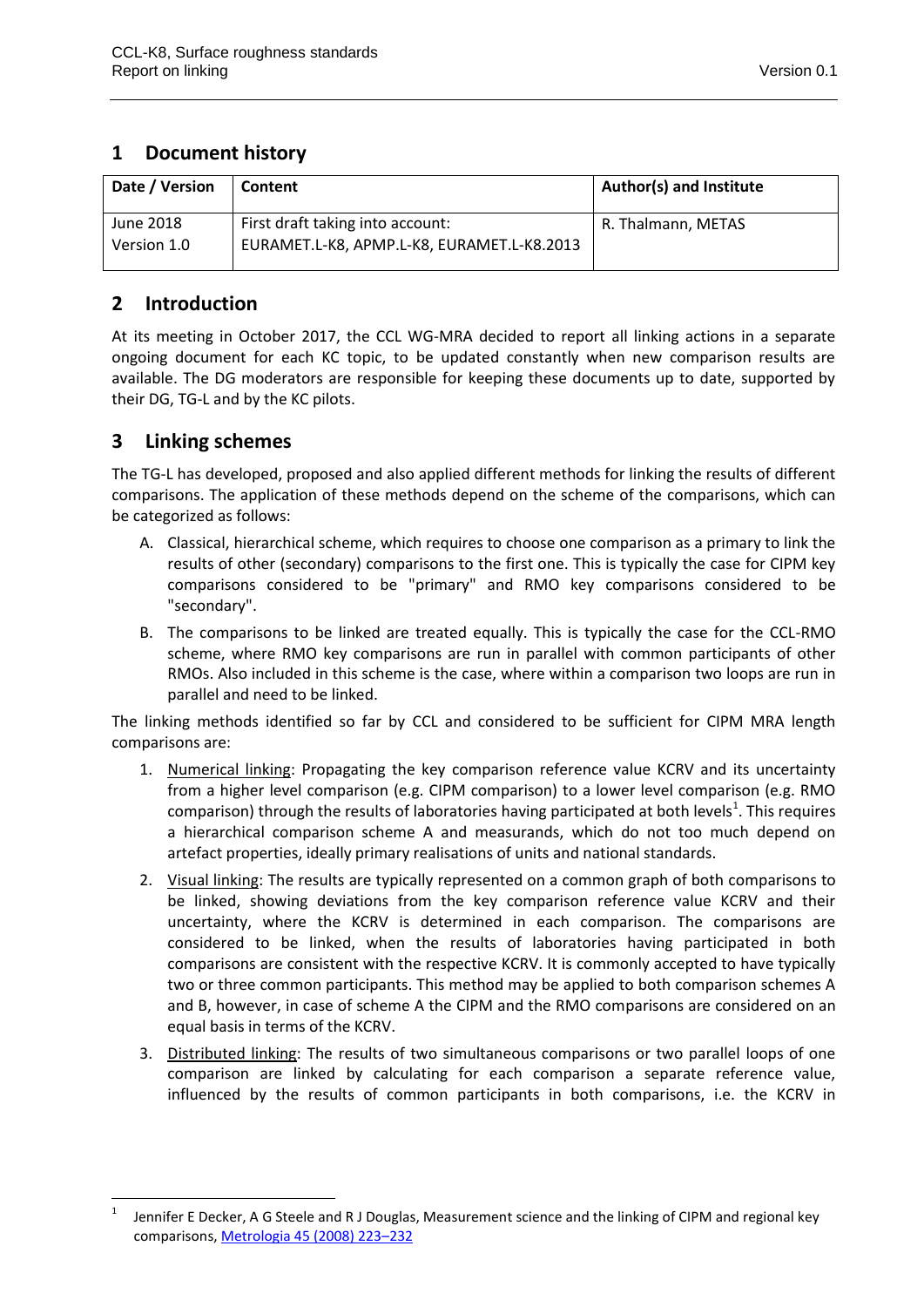comparison (b) depends on the results of a common participant obtained in comparison (a) and vice versa<sup>2</sup>. This method is only applicable for comparisons schemes B.

The special characteristics of length comparisons which are due to unavoidable but detrimental properties of the transfer standards (such as long-term instability, degradation during use, contamination, *etc*.), puts some limitations on a strict numerical linking of length comparisons. The linking process in the field of CCL comparisons is essentially based on NMIs acting as linking laboratories which have shown a good performance in prior comparisons. By this method, linking is based on proven measurement competence of NMIs rather than on propagating of calculated KCRVs of prior comparisons.

#### <span id="page-3-0"></span>**4 Overview on K8 key comparisons**

#### <span id="page-3-1"></span>**4.1 Reports of completed comparisons**

The following reports on K8 key comparison reports were published so far:

| <b>Identifier</b> | Report                           |
|-------------------|----------------------------------|
| APMP.L-K8         | <b>APMP.L-K8 Final Report</b>    |
| EURAMET.L-K8      | <b>EURAMET.L-K8 Final Report</b> |
| EURAMET.L-K8.2013 | EURAMET.L-K8.2013 Final Report   |

#### <span id="page-3-2"></span>**4.2 Timeline of the comparisons**

| <b>Measurements</b> |      |      |      |          |          |          |      |           |      |          |      |      |               |                                                     |                                              |
|---------------------|------|------|------|----------|----------|----------|------|-----------|------|----------|------|------|---------------|-----------------------------------------------------|----------------------------------------------|
| <b>Final Report</b> |      |      |      |          |          |          |      |           |      |          |      |      |               |                                                     |                                              |
| Identifier          | 2008 | 2009 | 2010 | Н<br>201 | N<br>201 | m<br>201 | 2014 | n,<br>201 | 2016 | N<br>201 | 2018 | 2019 | 020<br>$\sim$ | ⊣<br>$\ddot{\mathbf{S}}$<br>$\overline{\mathsf{N}}$ | $\sim$<br>$\mathbf{S}$<br>$\mathbf{\bar{N}}$ |
| APMP.L-K8           |      |      |      |          |          |          |      |           |      |          |      |      |               |                                                     |                                              |
| EURAMET.L-K8        |      |      |      |          |          |          |      |           |      |          |      |      |               |                                                     |                                              |
| EURAMET.L-K8.2013   |      |      |      |          |          |          |      |           |      |          |      |      |               |                                                     |                                              |

#### <span id="page-3-3"></span>**4.3 Comparison artefacts and quantities suitable for linking**

In each comparison, a number of different roughness standards were circulated. The protocols were designed in such a way, that best possible comparability w.r.t. artefact type and measured parameters may be achieved between the comparisons. Coloured cells in the following table might be suitable for linking.

|                       | Type of standard, parameter (values in µm) |       |        |        |         |         |        |        |  |
|-----------------------|--------------------------------------------|-------|--------|--------|---------|---------|--------|--------|--|
| <b>Identifier</b>     | A1, d                                      | A1. d | C1, Ra | C1, Ra | C1, RSm | C1, RSm | D1. Ra | D1, Ra |  |
| APMP.L-K8             | 0.4, 2.7                                   | 10    | 0.95   | 3.1    | 80      | 100     | 0.2    | 1.5    |  |
| EURAMET.L-K8          | 1.0                                        |       | 0.05   | 3.0    | 7.7     | 100     | 0.07   |        |  |
| EURAMET.L-<br>K8.2013 | 0.3, 1.3,<br>2.7                           | 8.9   | 1.0    | 2.4    | 101     | 100     | 0.06   | 0.13   |  |

**<sup>.</sup>** <sup>2</sup> Michael Krystek, Harald Bosse, A Bayesian approach to the linking of key comparisons, <http://arxiv.org/abs/1501.07134>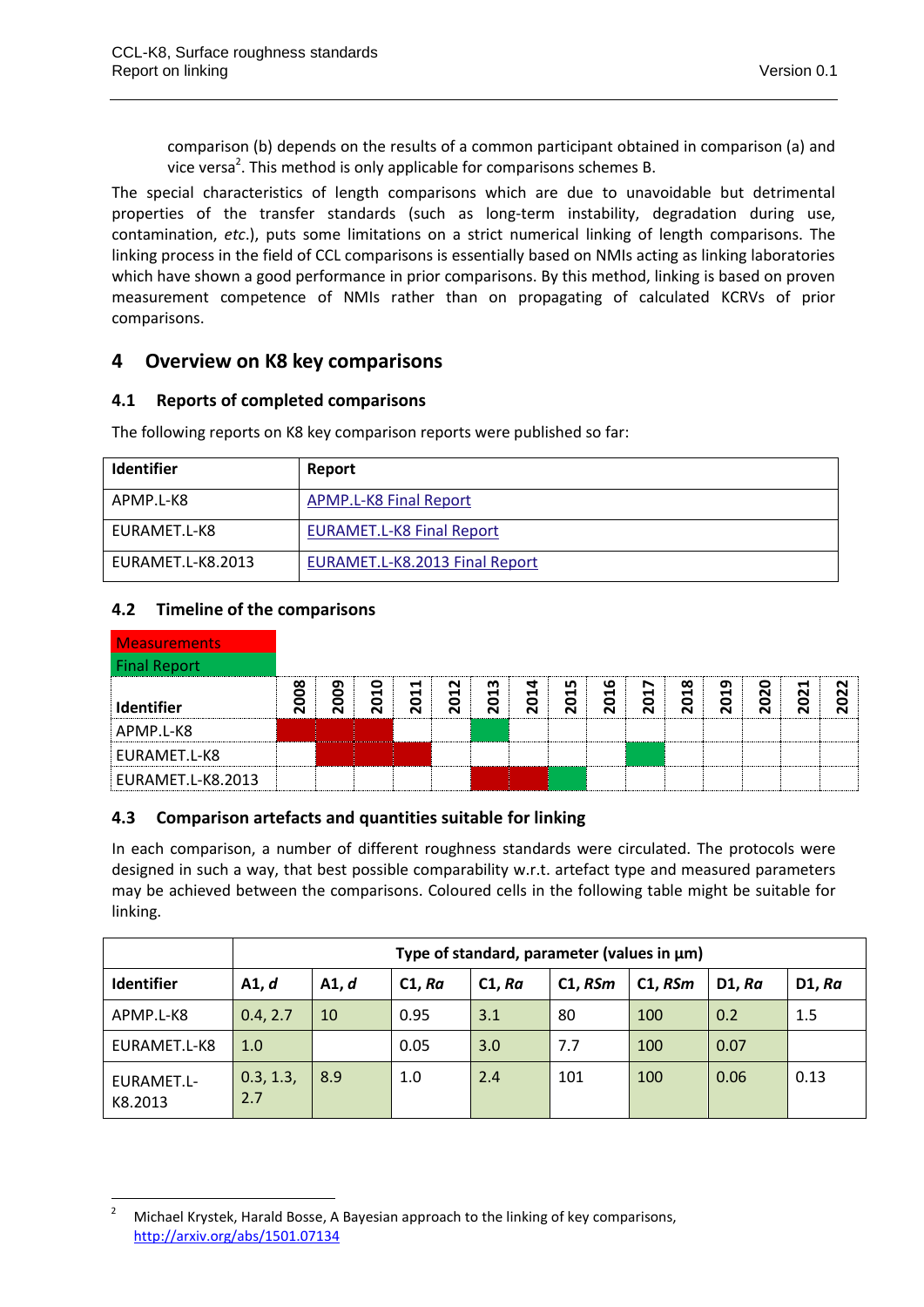#### <span id="page-4-0"></span>**4.4 Common participants suitable for linking**

For linking the comparisons participating laboratories common to different comparisons have to be identified.

| <b>Identifier</b> | <b>Common participants</b>                                                   |  |  |  |  |  |  |
|-------------------|------------------------------------------------------------------------------|--|--|--|--|--|--|
| EURAMET.L-K8      | LNE, INRIM, INMETRO common participants to EURAMET.L-K8.2013<br>$\bullet$    |  |  |  |  |  |  |
|                   | NPL, NIST common participants to APMP.L-K8<br>$\bullet$                      |  |  |  |  |  |  |
| APMP.L-K8         | A*STAR, CMS/ITRI, NMISA common participant to EURAMET.L-K8.2013<br>$\bullet$ |  |  |  |  |  |  |
|                   | NPL, NIST common participants to EURAMET.L-K8<br>$\bullet$                   |  |  |  |  |  |  |
| EURAMET.L-K8.2013 | LNE, INRIM, INMETRO common participants to EURAMET.L-K8<br>$\bullet$         |  |  |  |  |  |  |
|                   | A*STAR, CMS/ITRI, NMISA common participant to APMP.L-K8<br>$\bullet$         |  |  |  |  |  |  |

#### <span id="page-4-1"></span>**5 Linking of comparisons**

Comparisons shall be linked pairwise by method 2 (common graph) for selected artefact types and parameters, as identified in the table of sect. [4.3.](#page-3-3) For each laboratory, the difference to the key comparison reference value KCRV and the expanded uncertainty of that difference is plotted, the respective KCRV representing the zero line in each part of the graph. Participating laboratories establishing the link according to the table in sect. [4.4](#page-4-0) will be placed in the middle of each graph.

#### $0.100$ Type A2, KNT 2060/01, S/N 0589606, R3, d = 1.342 μm Type A1, 511 E sn P 224, G1, d = 0.932 μm 0.080 0.060  $-0.060$  $-0.080$  $-0.100$ **MIKES INMETRO** DTU-CGM **GUM** NIMT NMISA **INRIM**  $\frac{5}{2}$ METAS PQ **NOMD UME** NMC/A\*STAR  $\bar{\bar{\epsilon}}$  $\overline{P}$ L ΡŅ CEM CMS/ITRI Ĕ  $\overline{M}$ INRIM **INMETRO** CENAM 들  $\sum_{i=1}^{n}$ AS Metrosert DZM/LSFB <u>isi</u>

#### <span id="page-4-2"></span>**5.1 EURAMET.L-K8 vs. EURAMET.L-K8.2013 for groove depth** *d* **on type A standard**

Linking EURAMET.L-K8.2013 and EURAMET.L-K8 for groove depth *d* on type A standard, with linking laboratories INMETRO, INRIM and LNE.

Linking is judged satisfactory: 3 linking labs with reasonably good performance.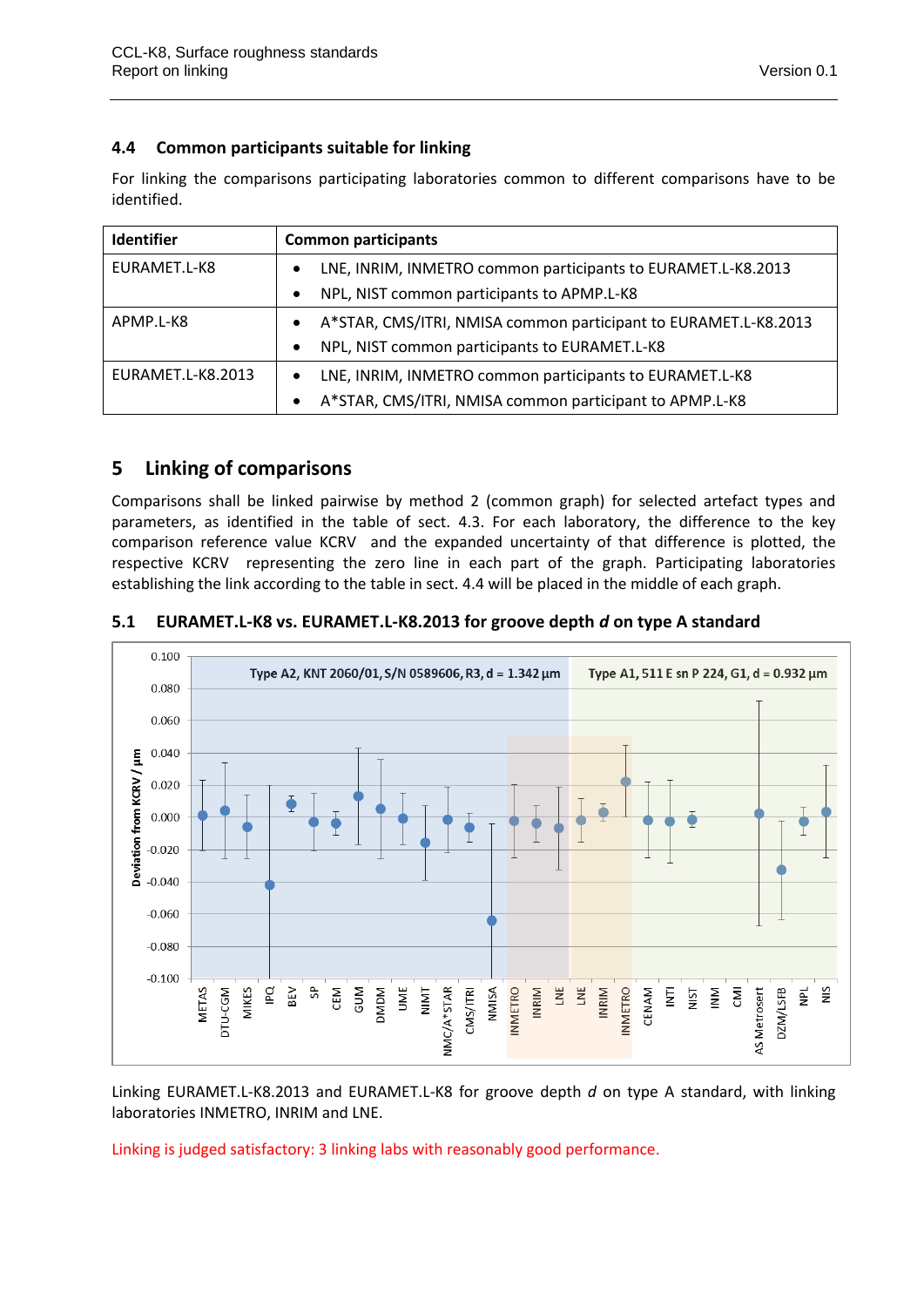

#### <span id="page-5-0"></span>**5.2 APMP.L-K8 vs. EURAMET.L-K8 for groove depth** *d* **on type A standard**

Linking APMP.L-K8 and EURAMET.L-K8 for groove depth *d* on type A standard, with linking laboratories NIST and NPL.

Linking is judged satisfactory: 2 linking labs with good performance.



#### <span id="page-5-1"></span>**5.3 APMP.L-K8 vs. EURAMET.L-K8.2013 for groove depth** *d* **on type A standard**

Linking APMP.L-K8 and EURAMET.L-K8.2013 for groove depth *d* on type A standard, with linking laboratory NMC/A\*STAR, CMS/ITRI and NMISA.

Linking is judged satisfactory: 3 linking lab with good performance but partly large uncertainty.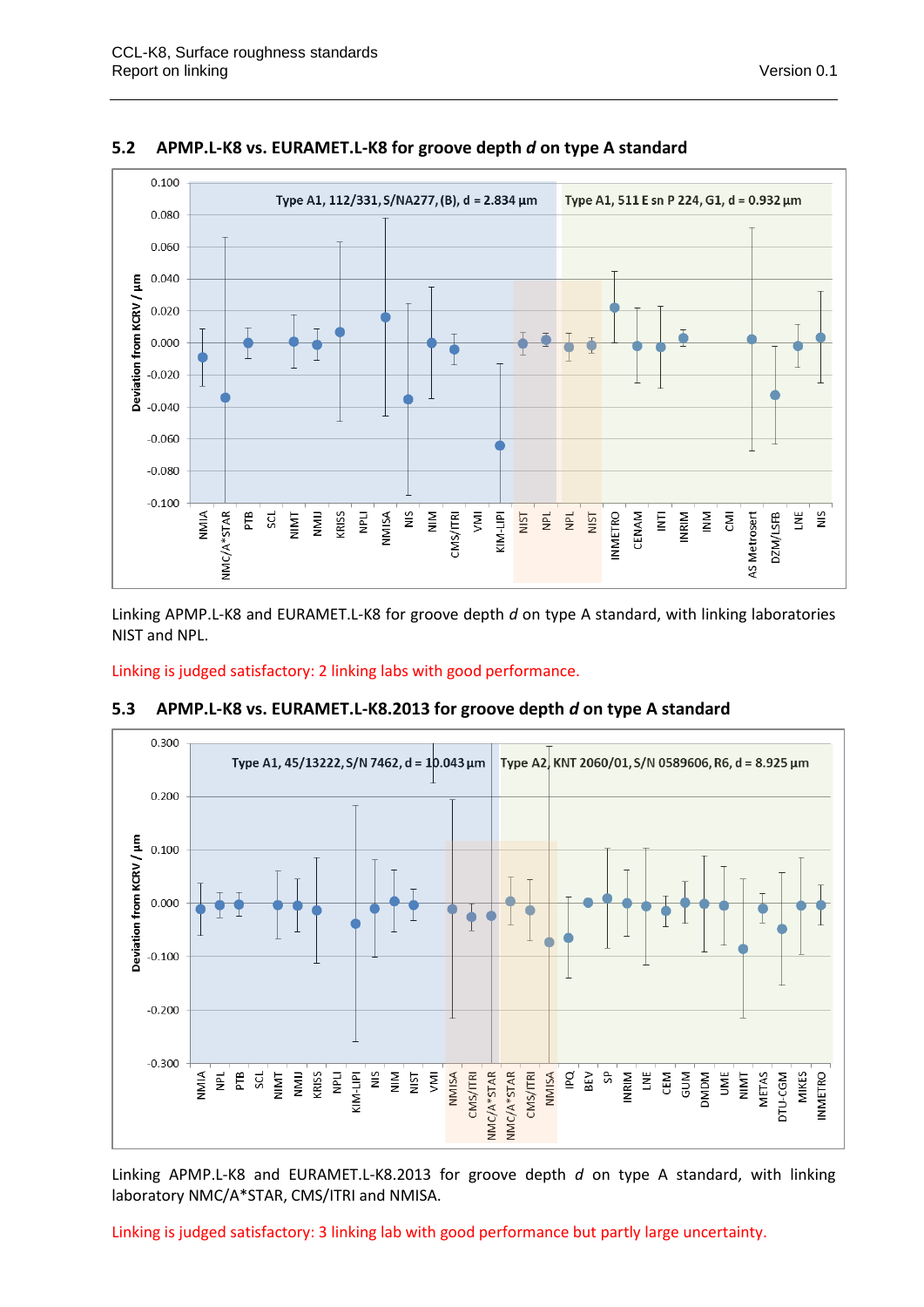

#### <span id="page-6-0"></span>**5.4 EURAMET.L-K8 vs. EURAMET.L-K8.2013 for** *Ra* **on type C1 standard**

Linking EURAMET.L-K8.2013 and EURAMET.L-K8 for *Ra* on type C1 standard, with linking laboratories INMETRO, INRIM and LNE.

Linking is judged good: 3 linking labs with good performance.



#### <span id="page-6-1"></span>**5.5 APMP.L-K8 vs. EURAMET.L-K8 for** *Ra* **on type C1 standard**

Linking APMP.L-K8 and EURAMET.L-K8 for *Ra* on type C1 standard, with linking laboratories NIST and NPL.

Linking is judged satisfactory: 2 linking labs with reasonably good performance.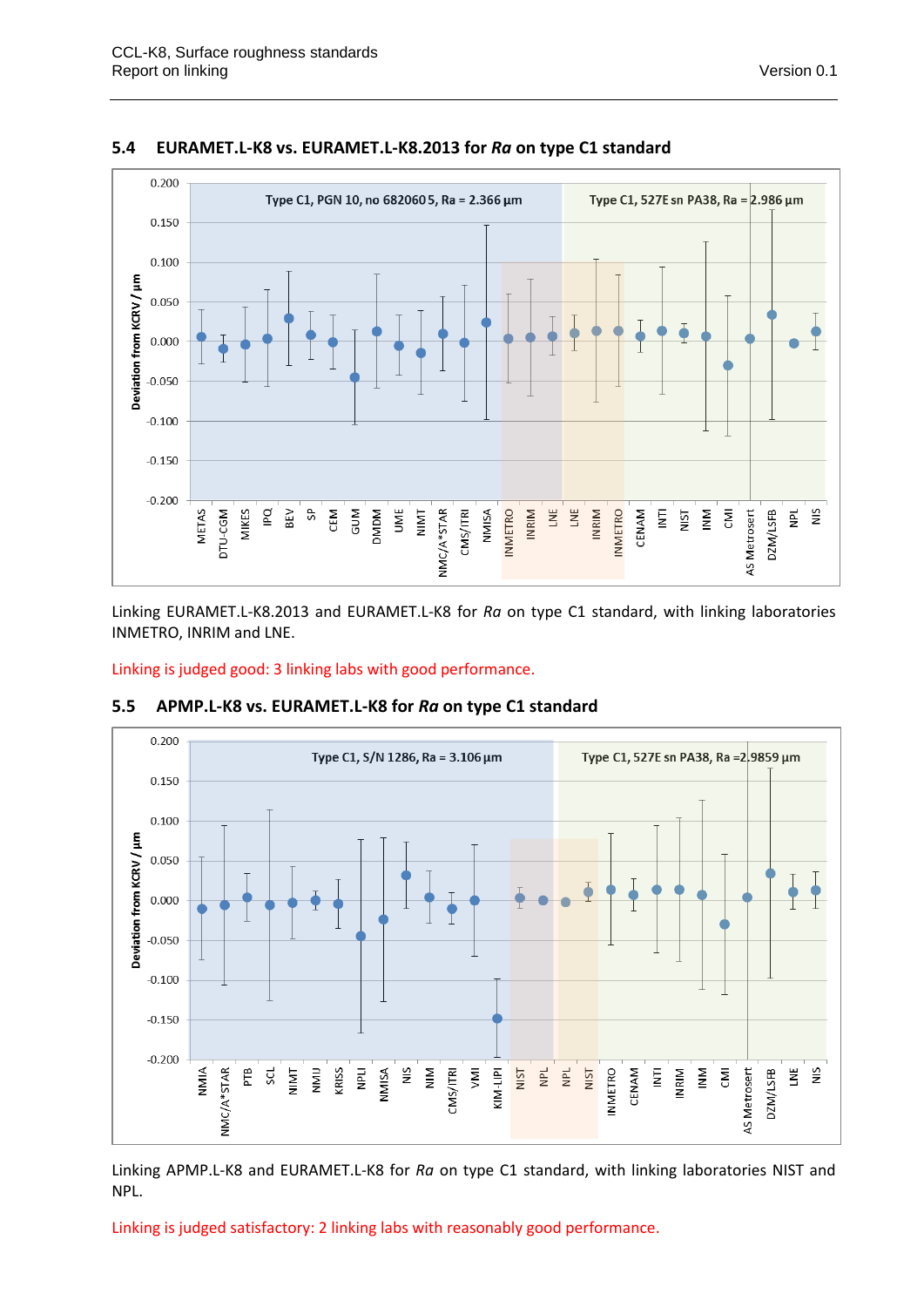

#### <span id="page-7-0"></span>**5.6 APMP.L-K8 vs. EURAMET.L-K8.2013 for** *Ra* **on type C1 standard**

Linking APMP.L-K8 and EURAMET.L-K8.2013 for *Ra* on type C1 standard, with linking laboratory NMC/A\*STAR, CMS/ITRI and NMISA..

Linking is judged good: 3 linking lab with good performance.



#### <span id="page-7-1"></span>**5.7 EURAMET.L-K8 vs. EURAMET.L-K8.2013 for** *Rsm* **on type C1 standard**

Linking EURAMET.L-K8.2013 and EURAMET.L-K8 for *Rsm* on type C1 standard, with linking laboratories INMETRO, INRIM and LNE.

Linking is judged good: 3 linking labs with good performance.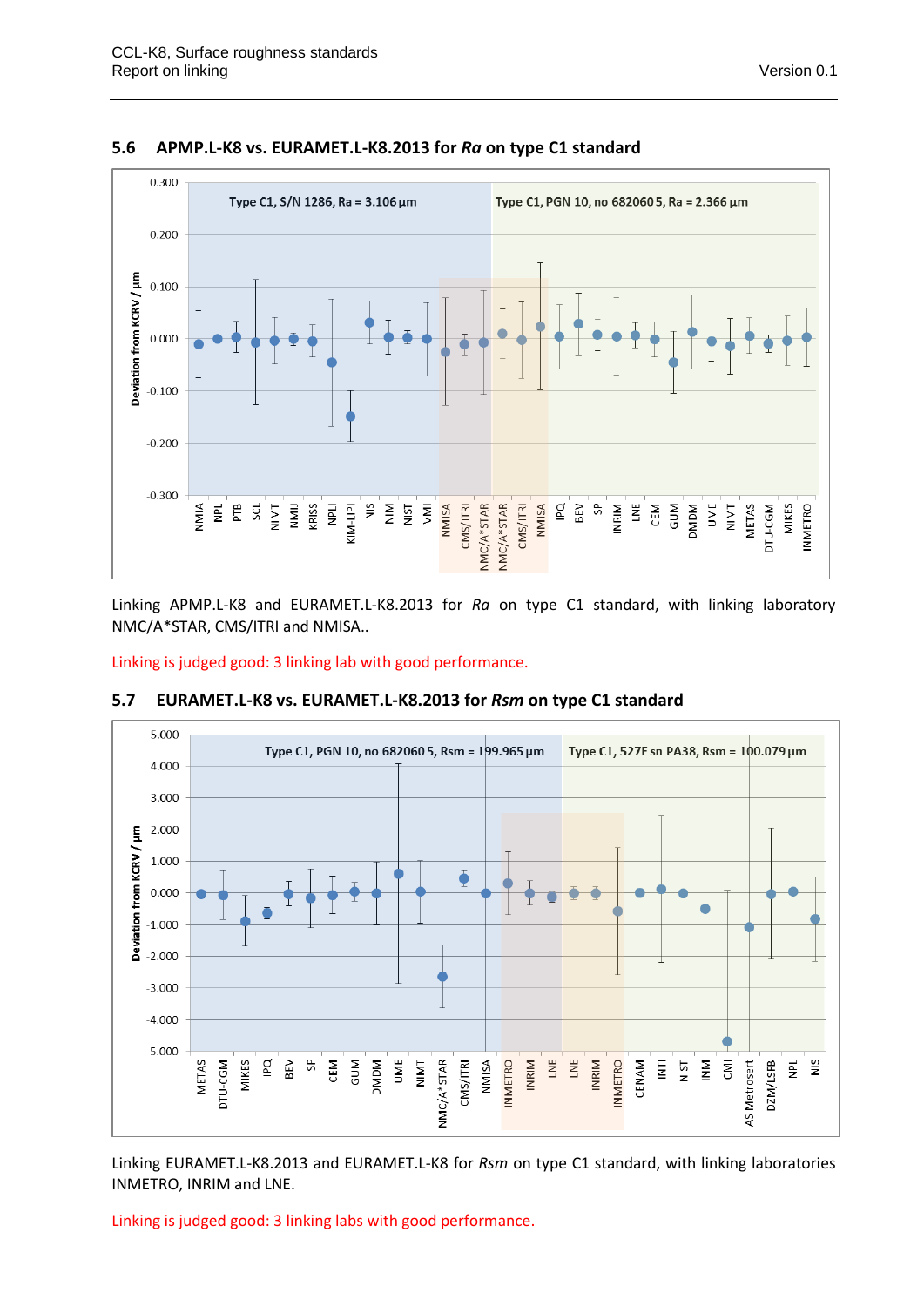

#### <span id="page-8-0"></span>**5.8 APMP.L-K8 vs. EURAMET.L-K8 for** *Rsm* **on type C1 standard**

Linking APMP.L-K8 and EURAMET.L-K8 for *Rsm* on type C1 standard, with linking laboratories NIST and NPL.

Linking is judged good: 2 linking labs with good performance.



#### <span id="page-8-1"></span>**5.9 APMP.L-K8 vs. EURAMET.L-K8.2013 for** *Rsm* **on type C1 standard**

Linking APMP.L-K8 and EURAMET.L-K8.2013 for *Rsm* on type C1 standard, with linking laboratory NMC/A\*STAR, CMS/ITRI and NMISA..

Linking is judged satisfactory: 3 linking lab with unequal performance.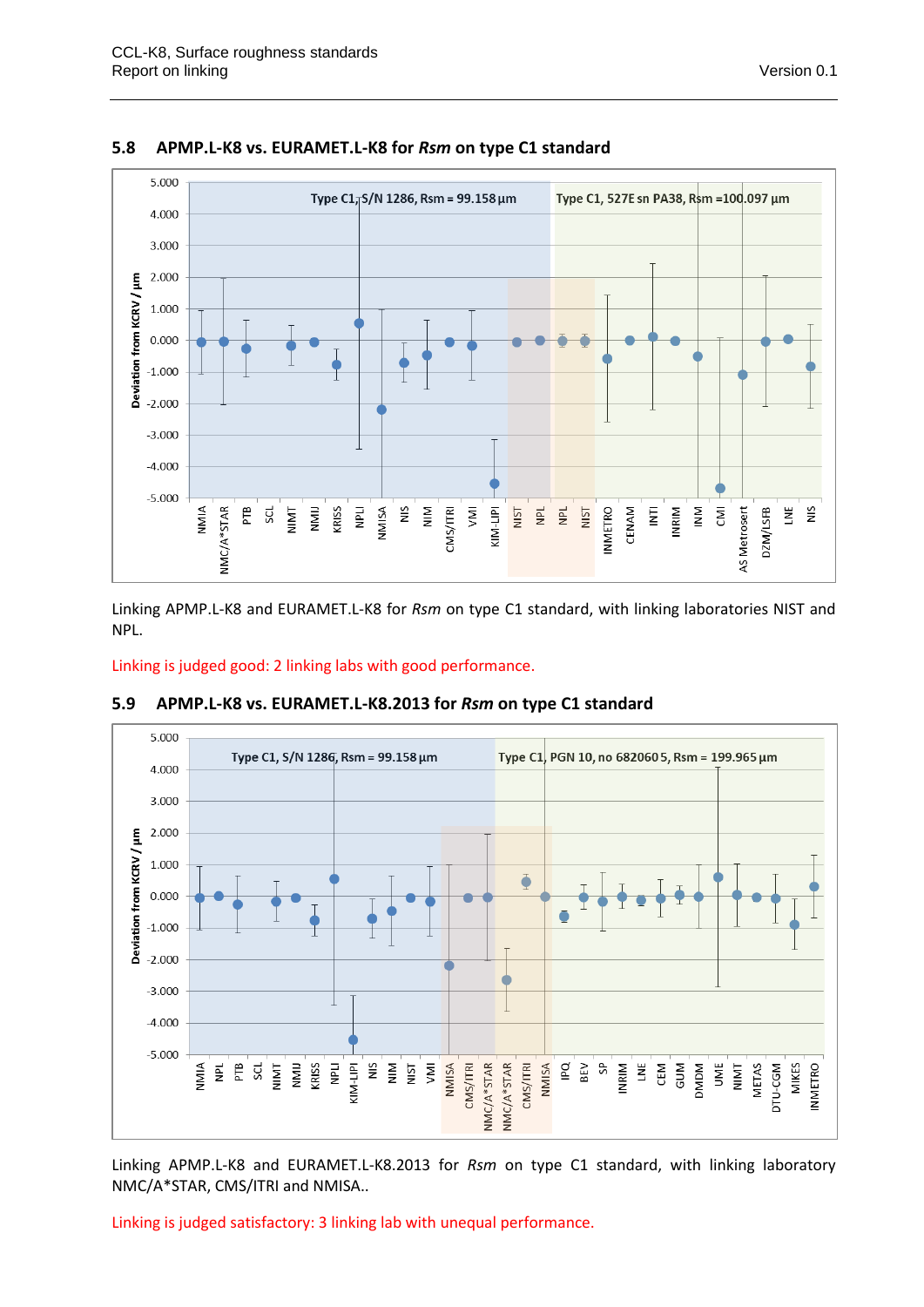

#### <span id="page-9-0"></span>**5.10 EURAMET.L-K8 vs. EURAMET.L-K8.2013 for** *Ra* **on type D1 standard**

Linking EURAMET.L-K8.2013 and EURAMET.L-K8 for *Ra* on type D1 standard, with linking laboratories INMETRO, INRIM and LNE.

Linking is judged good: 3 linking labs with good performance.



#### <span id="page-9-1"></span>**5.11 APMP.L-K8 vs. EURAMET.L-K8 for** *Ra* **on type D1 standard**

Linking APMP.L-K8 and EURAMET.L-K8 for *Ra* on type D1 standard, with linking laboratories NIST and NPL.

Linking is judged good: 2 linking labs with good performance.